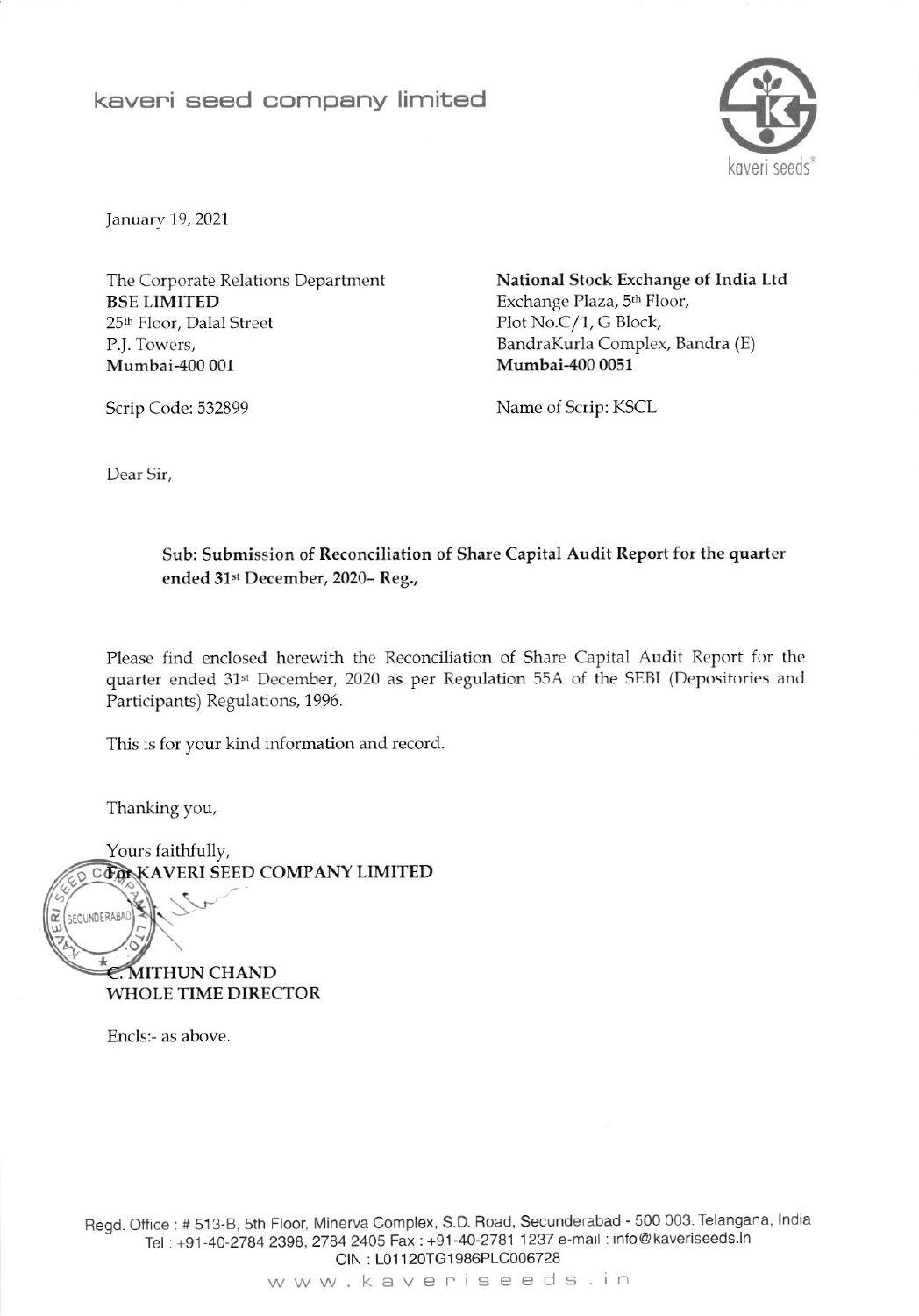

## **RECONCILIATION OF SHARE CAPITAL AUDIT REPORT**

| 1. For Quarter ended                                                                                                                  | : $31st$ December 2020                                                                          |                |                            |                                            |  |  |
|---------------------------------------------------------------------------------------------------------------------------------------|-------------------------------------------------------------------------------------------------|----------------|----------------------------|--------------------------------------------|--|--|
| 2. ISIN                                                                                                                               | : INE455I01029                                                                                  |                |                            |                                            |  |  |
| 3. Face Value                                                                                                                         | : $Rs.2/-$                                                                                      |                |                            |                                            |  |  |
| 4. Name of the Company                                                                                                                | : KAVERI SEED COMPANY LIMITED                                                                   |                |                            |                                            |  |  |
| 5. Registered Office Address                                                                                                          | : 513-B, 5 <sup>th</sup> Floor, Minerva Complex,<br>S D Road, Secunderabad - 500003, Telangana. |                |                            |                                            |  |  |
| 6. Correspondence Address                                                                                                             | $\ddot{\cdot}$                                                                                  | $-do-$         |                            |                                            |  |  |
| : 040-27721457/27842398/27842405/27811237<br>7. Telephone and Fax Numbers                                                             |                                                                                                 |                |                            |                                            |  |  |
| 8. Email Address                                                                                                                      | : cs@kaveriseeds.in                                                                             |                |                            |                                            |  |  |
| 9. Names of the Stock Exchanges : BSE Ltd - Mumbai<br>National Stock Exchange of India Ltd - Mumbai<br>where the Company's Securities |                                                                                                 |                |                            |                                            |  |  |
| are listed.                                                                                                                           |                                                                                                 |                |                            | NUMBER OF SHARES % OF TOTAL ISSUED CAPITAL |  |  |
| 10. Issued Capital                                                                                                                    |                                                                                                 |                | 6,03,29,133                | 100.00                                     |  |  |
| 11. Listed Capital                                                                                                                    |                                                                                                 |                | 6,03,29,133                | 100.00                                     |  |  |
| a) Bombay Stock Exchange Ltd.<br>b) National Stock Exchange of India                                                                  |                                                                                                 |                | 6,03,29,133<br>6,03,29,133 | 100.00<br>100.00                           |  |  |
| 12. Held in Dematerialised form in CDSL                                                                                               |                                                                                                 | $\ddot{\cdot}$ | 2,47,41,433                | 41.01%                                     |  |  |
| 13. Held in Dematerialised form in NSDL                                                                                               |                                                                                                 |                | 3,55,87,679                | 58.99%                                     |  |  |
| 14. Held in Physical Form                                                                                                             |                                                                                                 |                | 21                         | $0.00\%$                                   |  |  |
| 15. Total Number Of Shares 12+13+14                                                                                                   |                                                                                                 |                | 6,03,29,133                | 100.00%                                    |  |  |

16. Reasons for difference if any, between (10&11),(10&15), (11&15): Nil

17. Certifying the details of changes in share capital during the quarter under consideration as per Table below:

| Particulars | No of<br>shares | Applied/not<br>Applied for<br>Listing | Listed on<br>Stock<br>Exchanges | Whether<br>intimated to<br><b>CDSL</b> | Whether<br>intimated to<br><b>NSDL</b> | In-Prin. Appr.<br>Pending for<br>SE. |                                                                         |
|-------------|-----------------|---------------------------------------|---------------------------------|----------------------------------------|----------------------------------------|--------------------------------------|-------------------------------------------------------------------------|
|             |                 |                                       |                                 | $\blacksquare$                         |                                        |                                      | SARM.                                                                   |
|             |                 |                                       |                                 |                                        |                                        |                                      | I Hyderabad.<br><b>COMPANY</b><br>$\boldsymbol{s}^{\boldsymbol{\zeta}}$ |
|             |                 |                                       |                                 |                                        |                                        |                                      |                                                                         |